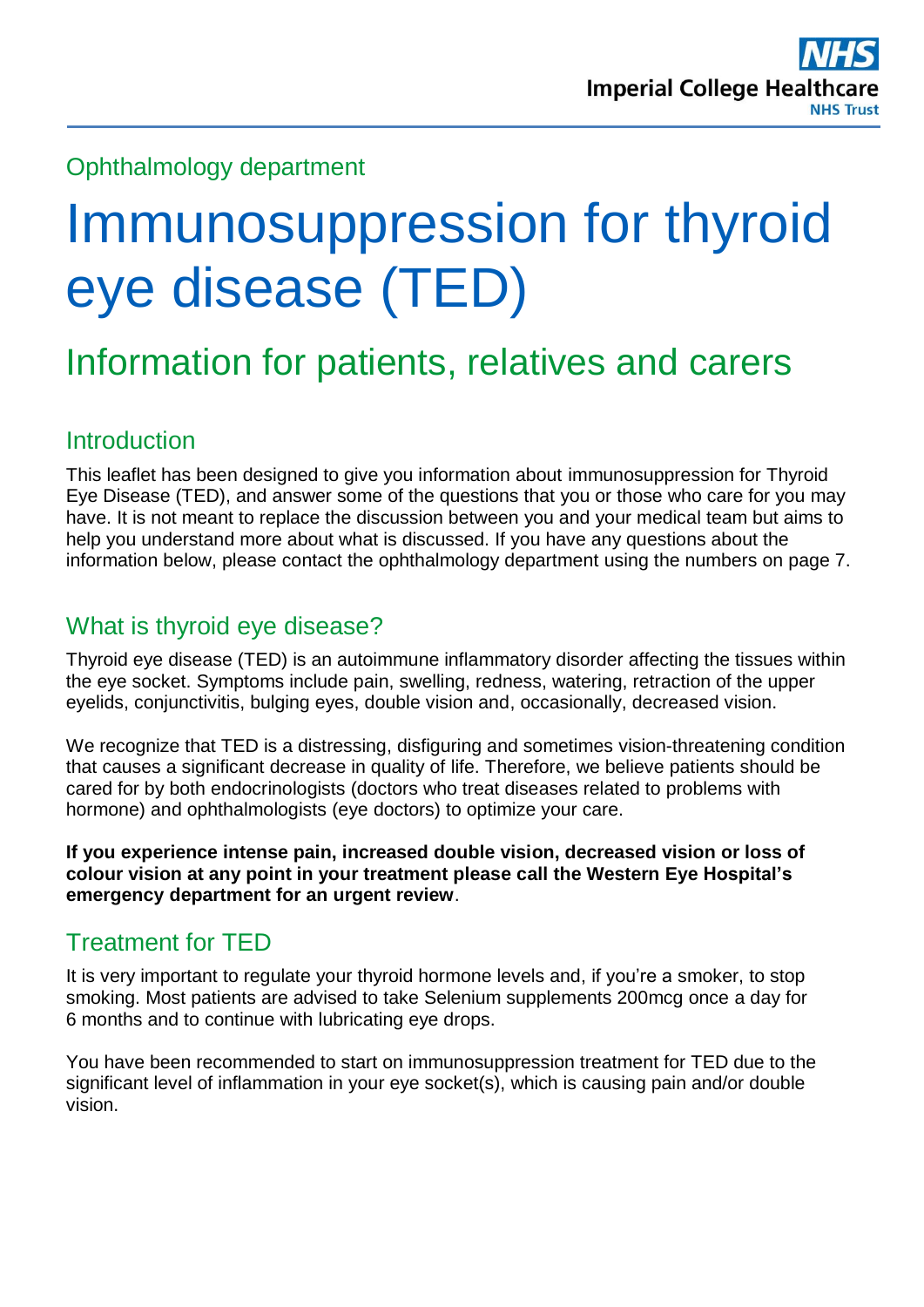Your treatment plan will consist of a:

- 12-week course of intravenous steroids, and
- 24-week course of oral Cellcept (Mycophenolate Mofetil MMF).

We will carry out some blood tests and a chest x-ray to make sure it is safe for you to start the treatment.

## Your 12-week course of intravenous steroid treatment

Steroids are powerful drugs and need to be given in a hospital setting via a vein in your hand (intravenously). This will involve being admitted to hospital for 1 day (known as a day case). Intravenous steroids are preferred rather than oral steroid tablets because they are more effective in treating TED and have fewer side effects. Steroids do not reverse the disfigurement (bulging eyes and retracted eyelids) caused by the disease but they are effective in controlling pain and improving symptoms of double vision that are caused by the inflamed eye muscles in many cases.

The treatment consists of one infusion given weekly over 12 weeks. We will be able to answer any questions about the risks and side effects of the intravenous steroid treatment before starting it.

If your vision is badly affected because of the TED, a more intense course of steroids may be given more regularly. We will discuss this with you.

During the treatment you will usually need to be monitored by the thyroid multidisciplinary team (MDT) at monthly intervals. If you experience double vision, you will need separate appointment(s) with an orthoptist who is a specialist practitioner who measures eye movements. Usually this will take place before/soon after starting your steroid treatment so that we have baseline measurements to monitor your progress against during the treatment.

#### **Other possible side effects of the steroids**

Not everyone experiences side effects when taking steroids but some people do. In the shortterm, the side effects are usually mild and will go away soon after you finish the treatment course.

The most common side effects include a metallic taste, indigestion, difficulty sleeping, mood swings or altered mood and flushing of the face (redness), increased appetite, headache, palpitations (faster than normal heart rate), rash and swelling of the ankles. It is also important to check for signs of infection as steroids can make infections worse.

Allergic reactions are very rare but you will be monitored in the day unit while receiving the steroid infusion.

Long-term treatment with steroids can lead to further potential side effects such as weight gain, diabetes, skin thinning, cataracts and osteoporosis (thinning of the bones). We therefore try to avoid giving more than one course of steroid therapy.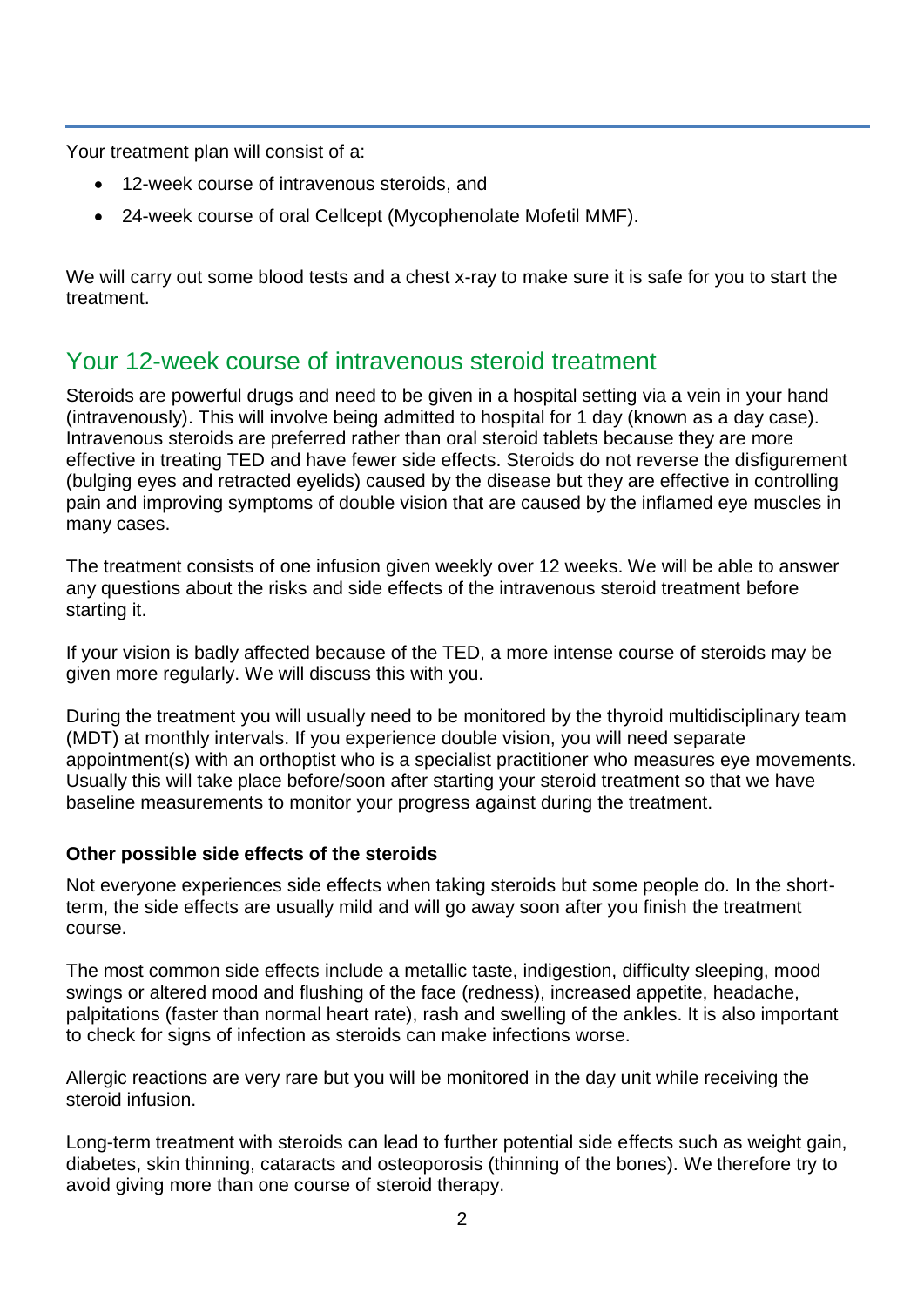For all patients, we will also start a high dose of vitamin D for the duration of your steroid treatment. If you are over the age of 50 or post-menopausal, we will be assessing your individual risk of osteoporosis and will arrange a bone scan if necessary.

You will be regularly monitored during your course of treatment and we are happy to answer any questions you have about the risks and possible side effects.

## Your 24-week course of oral Cellcept (Mycophenolate Mofetil (MMF) treatment

Mycophenolate is sometimes prescribed under the names mycophenolate mofetil or mycophenolate sodium and has a number of uses. It stops the eyes from becoming inflamed again while reducing the risk of causing damage to your eyes when you stop the steroid treatment. The aim is to carry on the MMF treatment for a further 12 weeks after stopping the steroids (24 weeks in total) although some patients may need longer or other treatments.

Mycophenolate slows down how active your condition is, rather than just treating how its symptoms affect you. It works by reducing the activity of your body's immune system.

When your immune system is working properly, it protects you by fighting off infection and illness. But in inflammatory conditions, your immune system may attack parts of your body by mistake, such as your eyes.

#### **Other uses**

As well as TED, mycophenolate is used to treat:

- connective tissue disorders (e.g. lupus, scleroderma, rheumatoid arthritis, psoriatic arthritis)
- uveitis (inflammation of the middle layer of the eye, called the uvea or uveal tract)
- conditions in which there's inflammation of blood vessels, such as vasculitis
- inflammatory conditions affecting the bowel, such as Crohn's disease
- after organ transplantation it helps stop the immune system rejecting the new organ

#### **Please note that mycophenolate doesn't work immediately and it may take up to four months before you notice any benefit.**

#### **When and how do I take mycophenolate?**

Mycophenolate is usually given as a capsule or as a tablet, depending on the dose you need. It is also manufactured as an injectable infusion and an oral solution.

You shouldn't crush or chew mycophenolate - you should always swallow them whole. It's recommended that you take the capsule or tablet with food and water, as this can stop you feeling sick and getting stomach pains. Your doctor or pharmacist will advise you about the correct dose.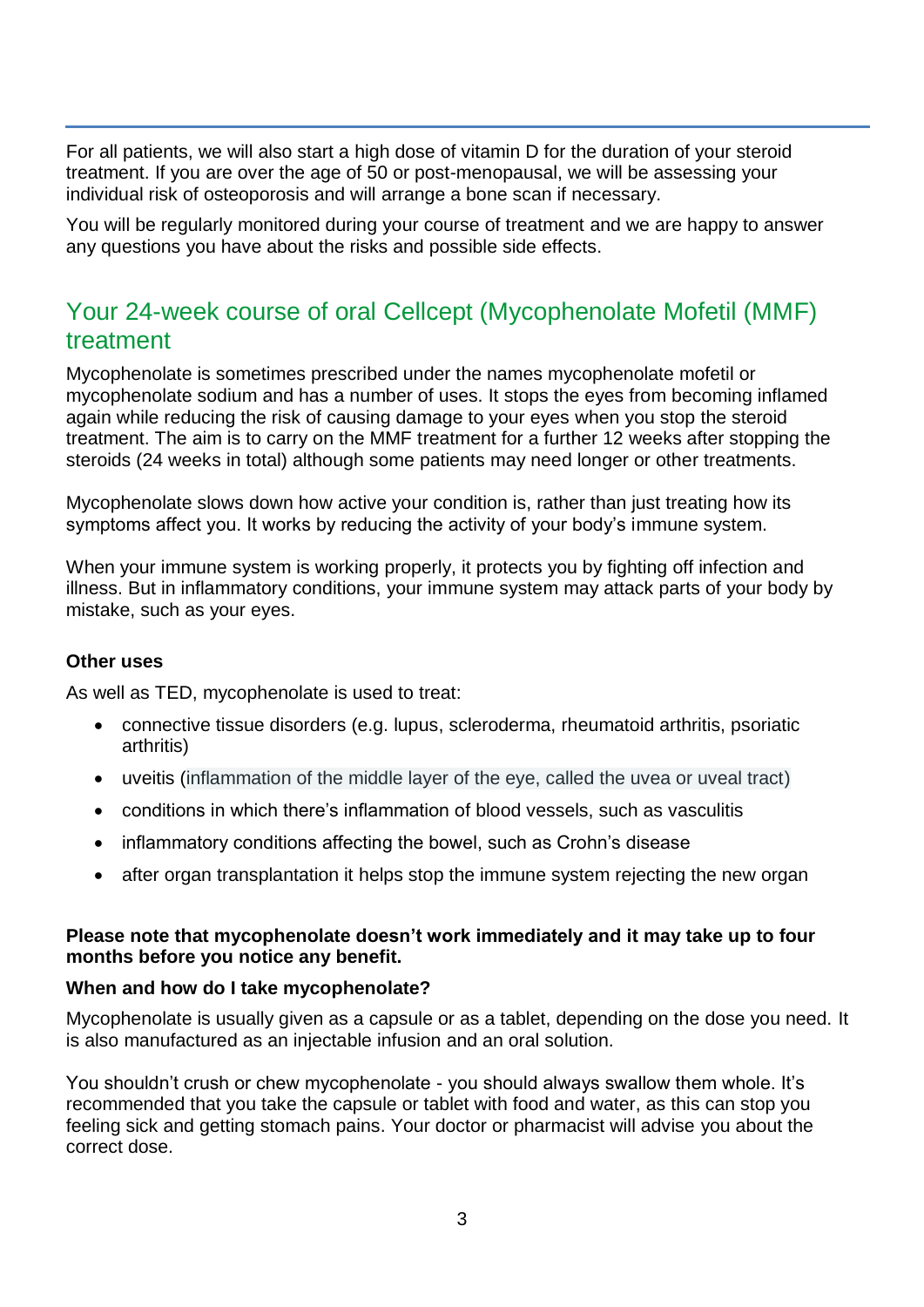It's important to keep taking mycophenolate even if it doesn't seem to be working at first. It's also important to keep taking it when your symptoms start to improve, as this will help control your condition.

#### **Side effects and risks**

Mycophenolate can cause a number of side effects, including:

- feeling sick
- diarrhoea
- vomiting
- stomach pains

While you're taking mycophenolate, tell your doctor or pharmacist straight away if you start experiencing any new symptoms or anything that concerns you. Let them know immediately if you have:

- a sore throat
- a fever
- flu-like symptoms
- a constant cough or problems breathing
- the sensation that your heart is beating unusually
- sudden weight loss
- unexplained bruising or bleeding
- unexplained changes in mood
- $\bullet$  headaches particularly if you don't usually get them
- acne or a skin rash
- swollen gums or an unusual taste in your mouth

If any of these symptoms are severe, your doctor may advise you to stop taking mycophenolate. It's always best to talk to your doctor before making any changes to your treatment.

You should also see your doctor as soon as possible if you come into contact with anyone with shingles or chickenpox, or if you get them yourself. You may need antiviral treatment and your mycophenolate may be stopped until you're better.

#### **Tips to reduce your risk of infection:**

- try to avoid close contact with people you know have an infection
- wash your hands regularly and carry a small bottle of antibacterial hand gel with you
- keep your mouth clean by brushing your teeth regularly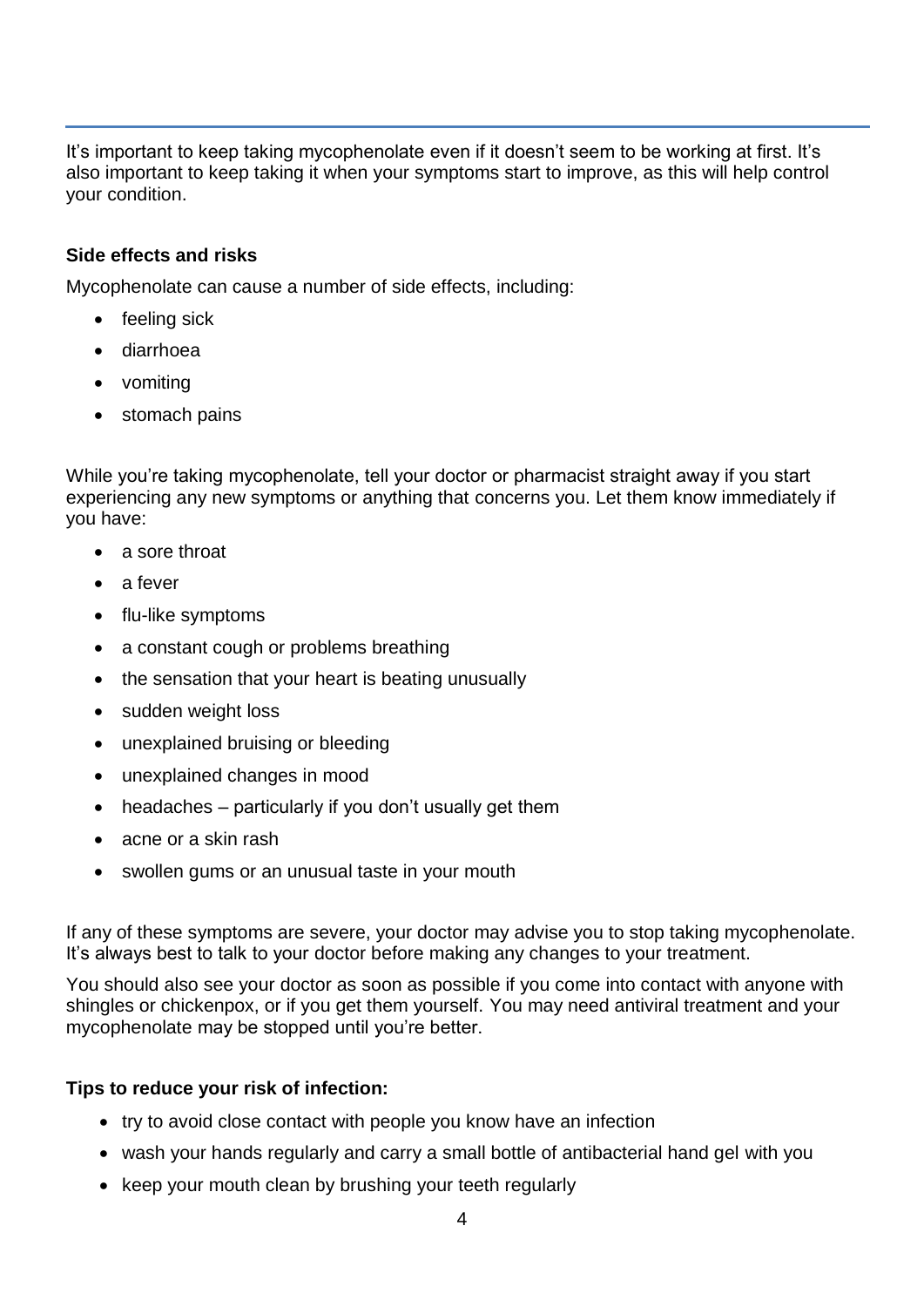- stop smoking if you're a smoker
- make sure your food is stored and prepared properly
- try to keep your house clean and hygienic, especially the kitchen, bathrooms and toilets

#### **Other complications**

Although it's rare, there's a slightly increased risk of certain types of cancer, such as skin cancer, in people using mycophenolate. However, the link between the two is unclear.

Skin cancers can often be treated successfully when diagnosed early. To be on the safe side, make sure to wear sunscreen and regularly check your skin for any new spots or changes to your freckles or moles.

Very rarely, patients treated with mycophenolate can develop a serious condition called progressive multifocal leukoencephalopathy, which is also known as PML, which can damage the brain and spinal cord. You must see your doctor immediately if you notice any of the following symptoms:

- pins and needles
- weakness, shaky movements or unsteadiness
- sight loss
- speech problems
- changes in behaviour or mood
- difficulty moving your face, arms or legs

Mycophenolate can affect the blood count and can sometimes cause liver or kidney problems. As a precaution, your doctor will arrange for you to have a blood test before you start treatment and regular blood tests while you're taking mycophenolate.

## Frequently asked questions?

#### **What if I miss a dose of mycophenolate?**

Take your missed dose as soon as you remember, unless it's almost time for your next one. If you have missed a tablet, don't take any more than your regular dose to make up for it.

#### **What if I take too much mycophenolate?**

If you take too much of your medication you may experience some of the side effects mentioned on page 4.

If you think you have taken too much mycophenolate call your endocrinology team or the NHS helpline on 111 immediately and ask for advice. You can also contact the NHS helpline team through their website at<111.nhs.uk>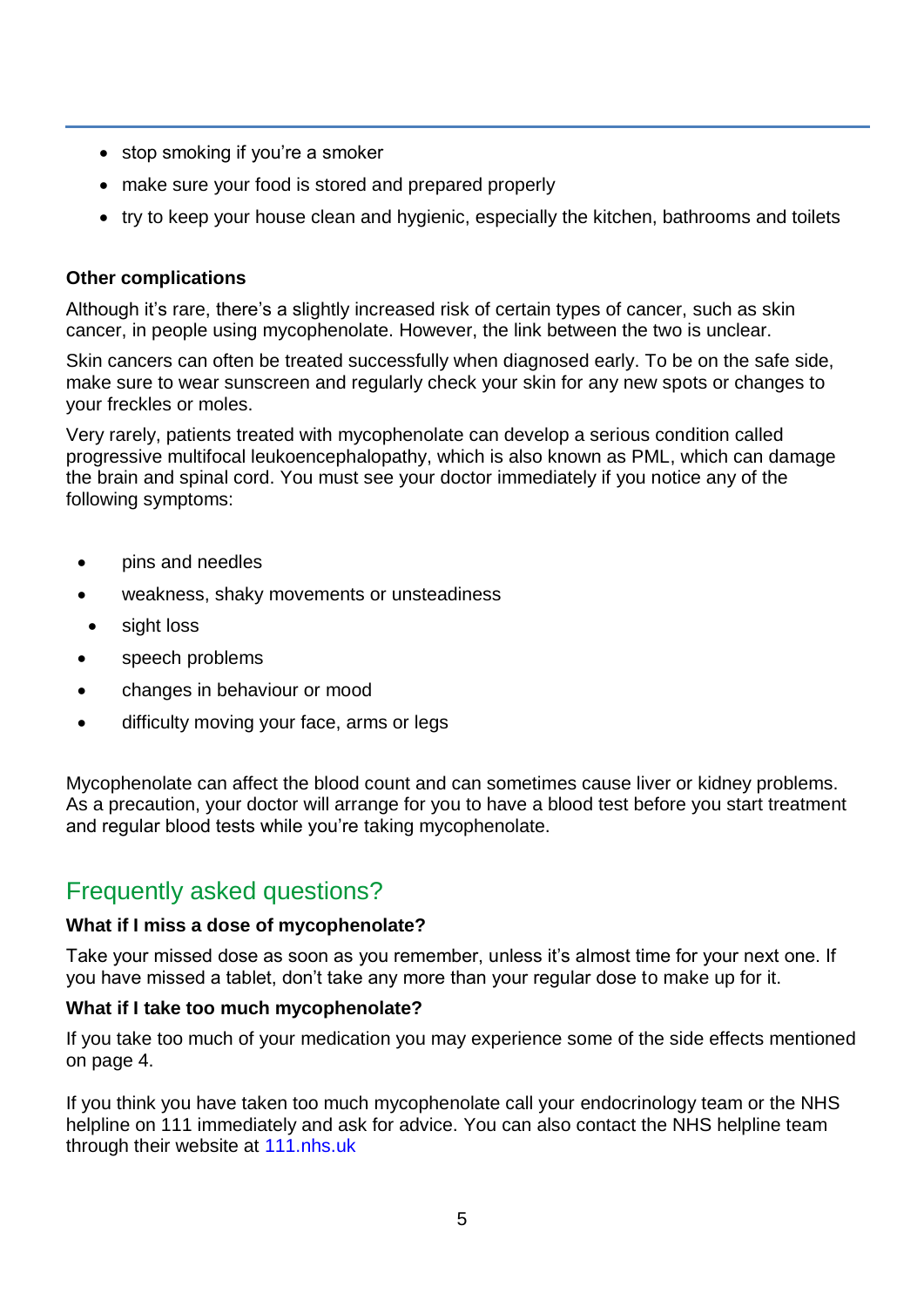#### **Can I take other medicines at the same time as mycophenolate?**

Mycophenolate may be prescribed along with other drugs to treat your condition. But some drugs can interact with mycophenolate.

Before you start any new medication it's always a good idea to talk to your doctor first to make sure the treatments are okay to take together.

You can carry on taking non-steroidal anti-inflammatory drugs (NSAIDs), such as ibuprofen, or painkillers, if needed, unless your doctor advises otherwise.

However, you shouldn't take over-the-counter preparations or herbal remedies without first discussing them with your doctor or pharmacist.

You should tell any other healthcare professionals treating you such as doctors, pharmacists, dentists or nurses that you're taking mycophenolate.

#### **Can I have any vaccinations?**

If you're taking mycophenolate, you should avoid live vaccines, such as yellow fever. However, in certain situations a live vaccine may be necessary, so speak to your pharmacist or doctor about this for advice.

It's a good idea to get the pneumococcal vaccine, to protect you against the most common cause of pneumonia, and your yearly flu vaccines. These are both safe to have while you're being treated with mycophenolate.

Covid-19 vaccine: You can have the Covid vaccine by any manufacturer (Pfizer, AstraZeneca, etc.). Please tell your treating team about it before having the vaccine as mycophenolate has to be stopped 1 week before and 1 week after the vaccination.

#### **What if I am due to have surgery?**

If you're going to have an operation, discuss this with your doctor. They will tell you whether you should continue taking your mycophenolate before your operation.

#### **Can I drink alcohol?**

Mycophenolate and alcohol can both affect your liver, so you should only drink alcohol in small amounts. Government guidelines say both men and women should have no more than 14 units of alcohol a week, and that you should spread these throughout the week rather than having them all in one go [\(Drinkaware.co.uk\)](http://www.drinkaware.co.uk/).

Advice can vary and some doctors may suggest stricter limits. If you're concerned you should discuss your alcohol intake with your endocrinology team.

#### **How about fertility, pregnancy and breastfeeding?**

You shouldn't take mycophenolate while you're trying for a baby, pregnant or breastfeeding. It does not affect your fertility but it can affect your unborn child.